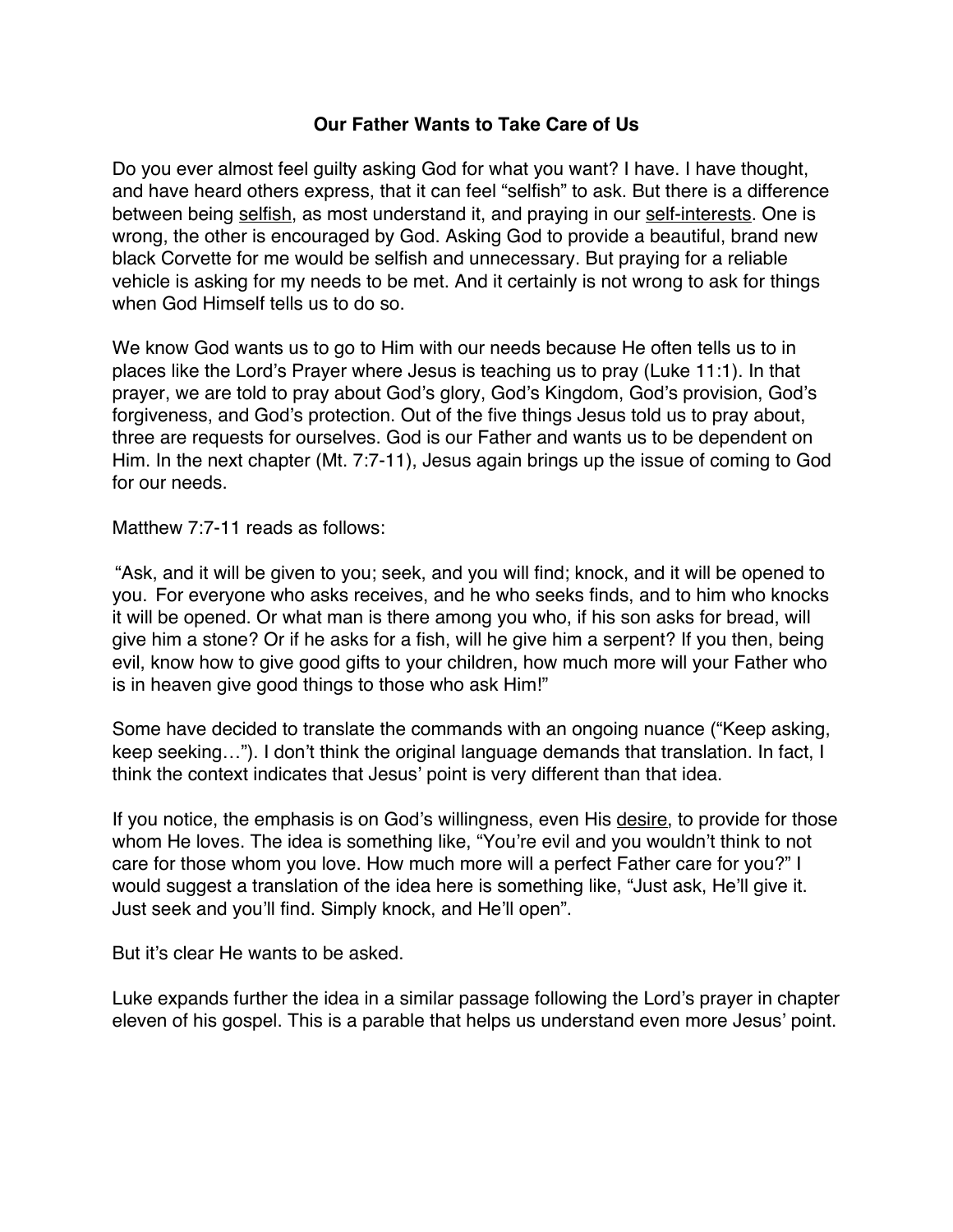Here's Luke 11:5-8:

" And He said to them, "Which of you shall have a friend, and go to him at midnight and say to him, 'Friend, lend me three loaves; for a friend of mine has come to me on his journey, and I have nothing to set before him'; and he will answer from within and say, 'Do not trouble me; the door is now shut, and my children are with me in bed; I cannot rise and give to you'? I say to you, though he will not rise and give to him because he is his friend, yet because of his persistence he will rise and give him as many as he needs."

Notice here that this is not a parable about what God is like. It is not a comparison. It is a contrast.

God is never asleep. He never tells us to go away. The point is that even a friend who is bothered by your coming will eventually give in to you. Just like a sinful parent cares for their children ("if you being evil know how to give good gifts…"), surely a good God will do so even more! He is saying that you don't need to act like this with God. He doesn't give in because you bother Him so much that He finally, and reluctantly, says, "OK, YES…Man, you're a pain…"

God is not like that and doesn't look at your coming that way. He is a good Father who cares. And so, like Matthew, Luke records Jesus' words to underscore the point in 11:9- 13.

"So, I say to you, ask, and it will be given to you; seek, and you will find; knock, and it will be opened to you. For everyone who asks receives, and he who seeks finds, and to him who knocks it will be opened. If a son asks for bread from any father among you, will he give him a stone? Or if *he asks* for a fish, will he give him a serpent instead of a fish? Or if he asks for an egg, will he offer him a scorpion? If you then, being evil, know how to give good gifts to your children, how much more will *your* heavenly Father give the Holy Spirit to those who ask Him!"

Do you see the intention? It's not, "Keep pounding on the door", at all. It really is to "Just ask", because your Father loves you and welcomes you. This doesn't mean we should not continue in prayer. That's emphasized and taught in Luke 18:1-8. But it's one thing to labor and battle in prayer while God's indication is to wait. It's a good thing to continue to approach our Father with what we are convinced He wants. It's quite another thing and altogether different to come with the idea that we have to deal with a God whose door is closed, is busy, and that we are troubling Him.

Of course, the ending in Luke's account involves the giving of the Spirit, which the Apostles no doubt prayed for, as he records in his second book, the book of Acts (Acts 1:4-8; 2:1-4). But, as the account of Matthew makes clear, our Father's willingness extends to our general request, as well.